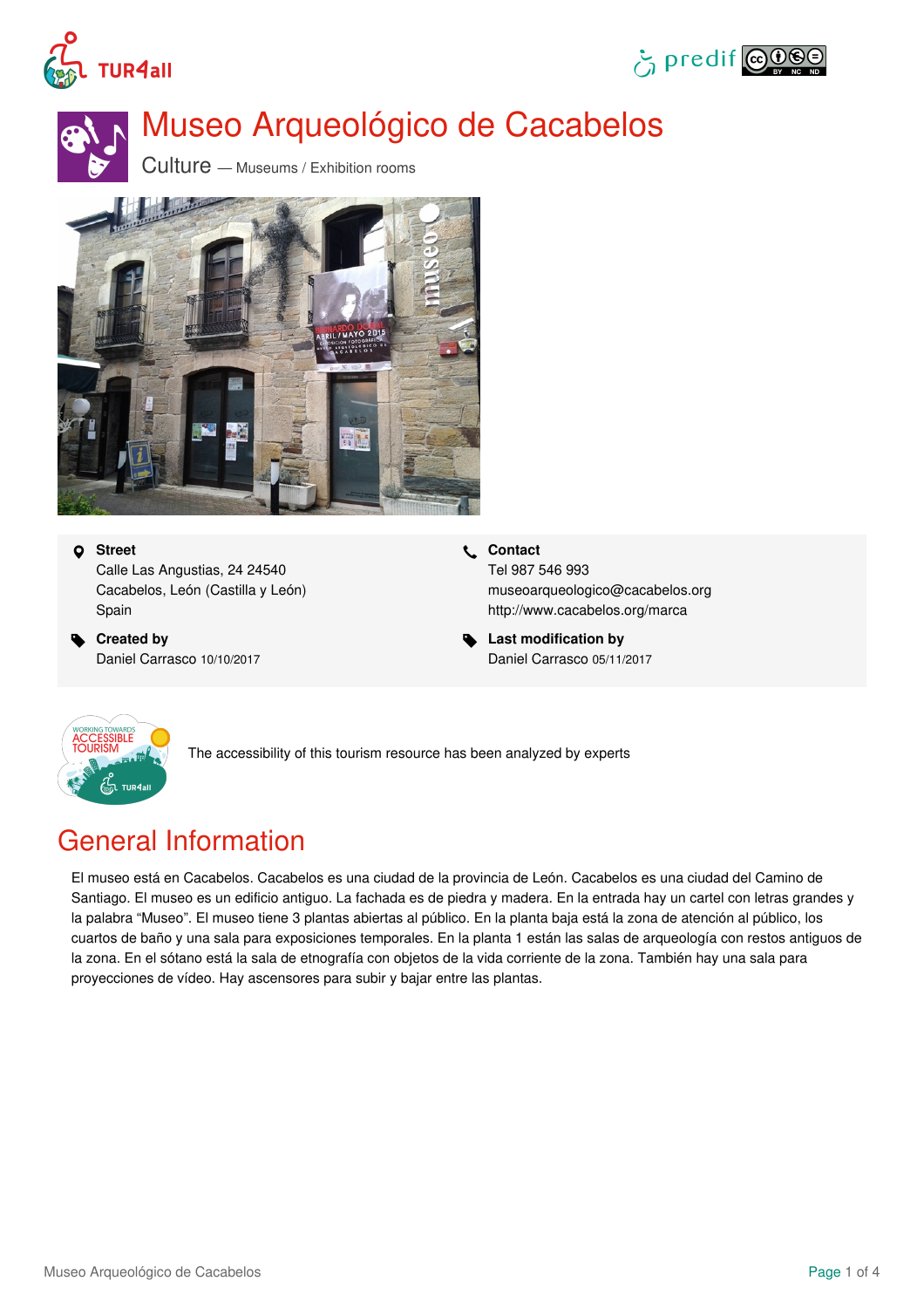



### **Entrance**



Entrance: Inclined plane / ramp

#### Ramp information

The slope makes the ramp : Can be used autonomously

 $\blacktriangleright$  Name of the tourist resource clearly visible and legible

The entranceway analysed is: The main one

Width of the entrance door: Greater than or equal to 78 cm

### Customer Service Area

**◆ Customer service desk** 

#### **Characteristics**



 $\blacktriangleright$  Near the entrance

 $\blacktriangleright$  Height suitably adapted for wheechair users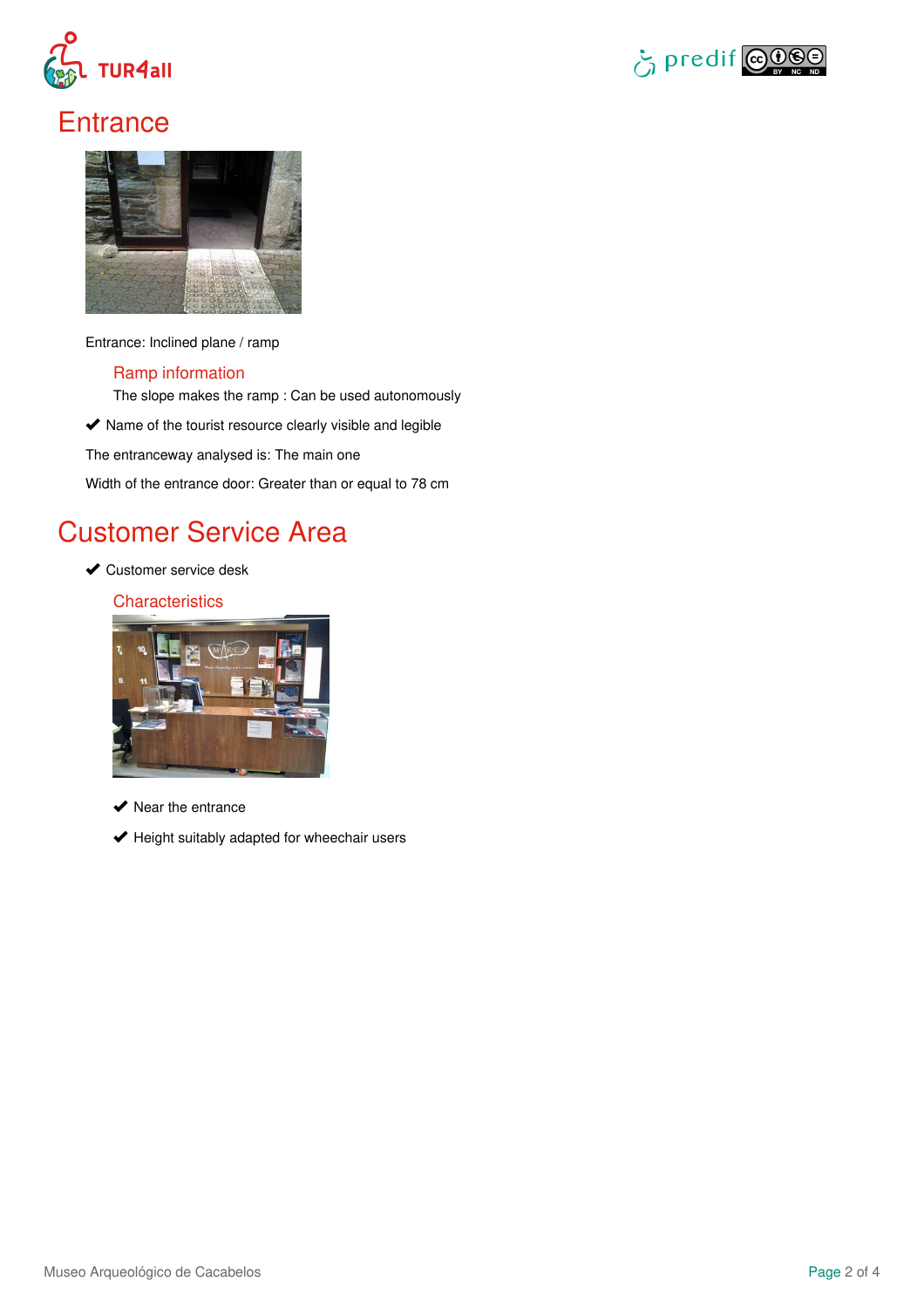



## Inside circulation



Wheelchair circulation: Total

Adequate lighting: Yes

Without elements that can suppose an obstacle for a person with a visual disability

Signposting: Yes

#### **Characteristics**

Signs: With colour-contrasted texts

**◆ Establishment with more than one floor** 

#### Vertical itinerary

Transit between floors via: Lift / lifts, steps / stairs

#### Lift information

Dimensions of the cubicle: Big

- **◆** With audio information
- **◆** With visual information

Lift buttons: Highly embossed

Lift buttons at a suitable height for wheelchair users

#### Stair information

Number of steps: More than 3

Height of the step in cm: 16

 $\blacktriangleright$  Hand rail